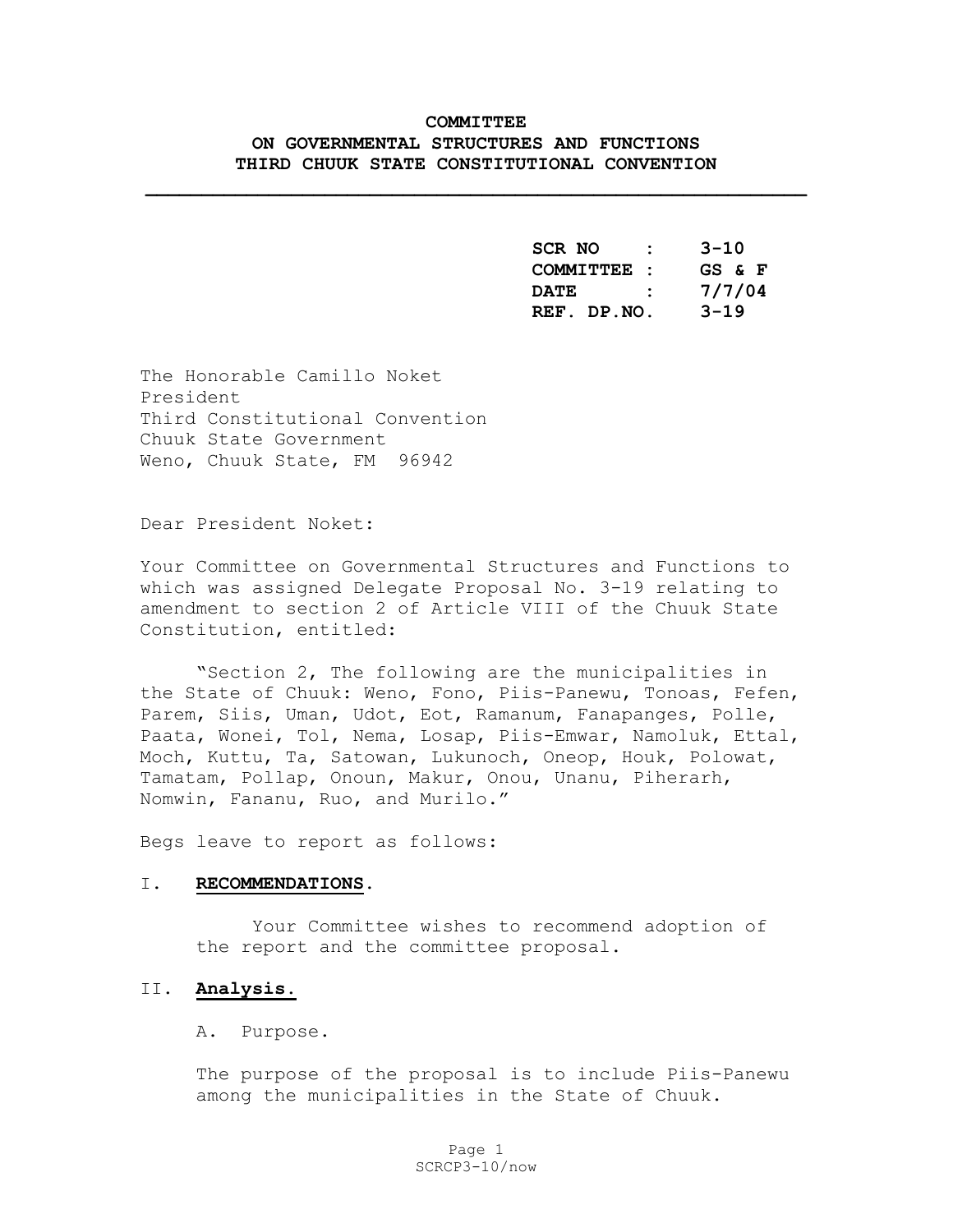### B. **History.**

Delegate Proposal No. 3-19 was introduced in plenary session of the Third Chuuk Constitutional Convention by Delegates Freddie Nifon, Willy Williander, and Mino Mori. In the afternoon of June 30, 2004, inside the Convention Chamber, your Committee had a deliberation on the delegate proposal.

# C. **Findings**.

Your Committee, Mr. President, is very happy to note that Piis-Panewu has been, prior to this amendment, exercising its duties and responsibilities as a government entity in the State of Chuuk, and being such, has conducted previous general elections for officers of its government. It is therefore obligated upon this Committee, in full recognition of the residents of Piis-Panewu, to take this step in furtherance of that inspiration.

It is common knowledge of the people of Chuuk State and your Committee as well that Piis-Panewu has already gained its name as one of the existing municipalities given the fact that in previous State Leadership Conference, Piis-Panewu did send its representatives which usually included their major, chairman of their legislative branch, a municipal judge, and traditional leaders. In addition, Mr. President, Piis-Panewu ahs been, for many years, treated by the State of Chuuk as one polling place where election of state officials take place. Not only for Chuuk State elected officials but also for the FSM National Government as well. To give the people of Piis-Panewu their well deserved place in this Chuuk State Constitution is not simply an act of recognizing them as a people with a stronger inspiration but also an act of preaching the very basis of our State Government which we, as delegates, recognize as one for the people.

# III. **Conclusion.**

Your Committee recommends adoption of this report and the committee report as well.

Respectfully submitted: